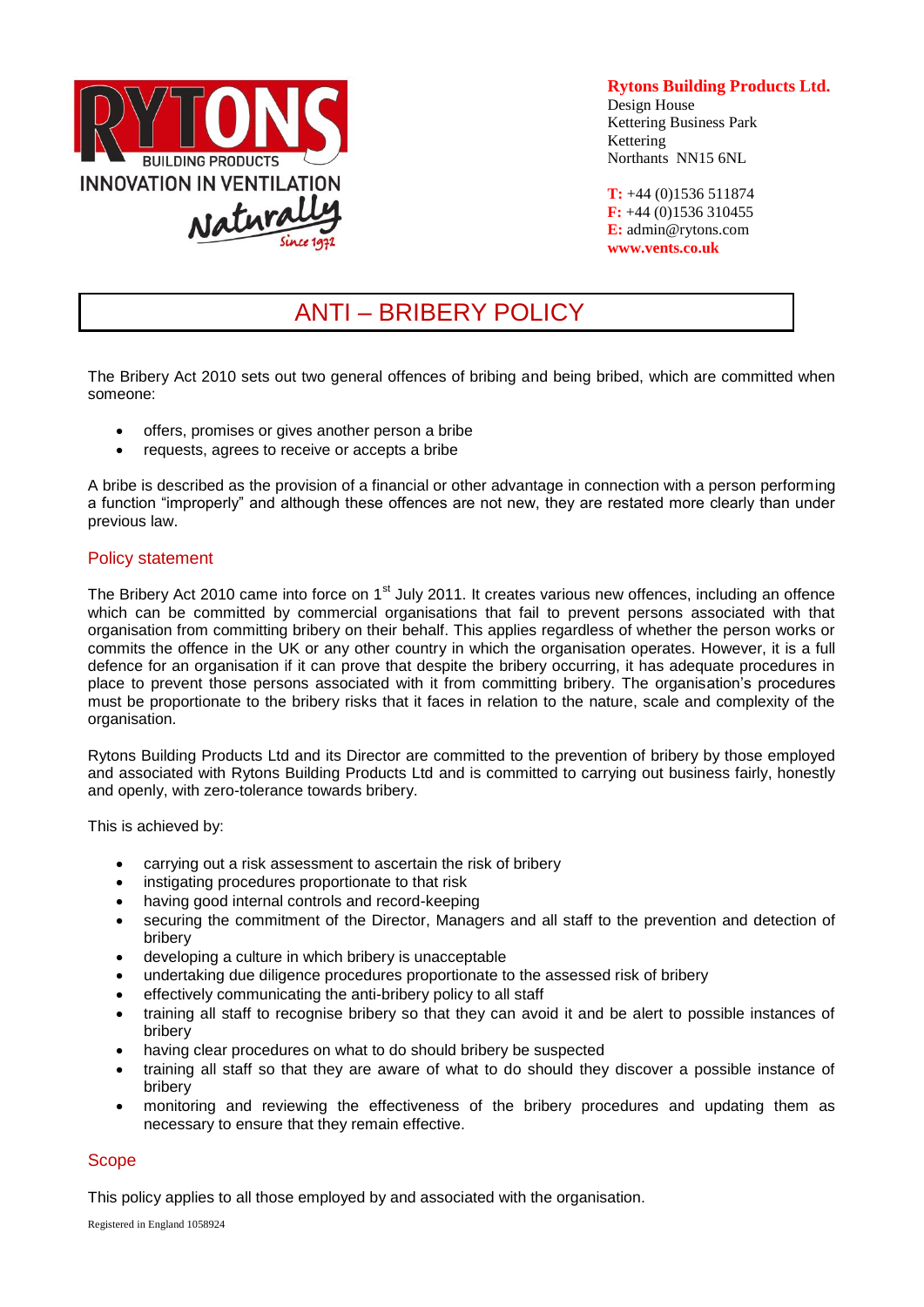# Offering bribes

Rytons Building Products Ltd expressly prohibits any person employed by or associated with it from offering, promising or giving any financial or other advantage to another person where it is intended that the advantage will bring about improper performance by another person of a relevant function or activity, or that the advantage will reward such improper performance.

Rytons Building Products Ltd prohibits any person employed by or associated with it from offering, promising or giving any financial or other advantage to another person where it is believed that the acceptance of the advantage offered, promised or given in itself constitutes the improper performance of a relevant function or activity.

## Accepting bribes

Rytons Building Products Ltd expressly prohibits any person employed by or associated with it from requesting, agreeing to receive or receiving any financial or other advantage with the intention that a relevant function should be performed improperly as a result of the advantage or as a reward for performing the relevant function improperly.

The improper performance of a relevant function in anticipation of receiving financial or other advantage is also prohibited.

## Bribing a public official

The organisation expressly prohibits the bribing of a UK or foreign public official in order to obtain or retain business or an advantage in the conduct of business.

## Relevant functions and activities

Relevant functions and activities are any function of a public nature, any activity connected with the business, any activity performed in the course of a person's employment and activity performed by or on behalf of a body of persons where the person performing that function or activity is expected to perform it impartially, in good faith, or is in a position of trust by virtue of performing it.

#### Hospitality and business gifts

The Bribery Act 2010 does not seek to prohibit reasonable and proportionate hospitality, advertising, sponsorship and promotional or other similar business expenditure, as it is recognised that this constitutes an established and important part of doing business.

However, hospitality, promotional and similar business expenditure can be used as bribes. Rytons Building Products Ltd expressly prohibits the giving and receiving of hospitality/business gifts and similar where the intention in doing so is to receive or confer an advantage in return for giving or receiving the hospitality/business gift or similar.

The following procedures should be adopted in relation to hospitality and business gifts:

- All offers of business gifts should be referred to the Director and should only be accepted if clearance has been received.
- Business gifts should not be made without the permission of the Director
- A record of all business gifts made and received and the reason for the gift should be retained.
- All hospitality must be proportionate and reasonable and in line with Rytons Building Products Ltd hospitality policy. Guidance should be sought from the Director as to whether the planned hospitality is proportionate and reasonable.
- Records should be maintained of all hospitality provided and accepted, including cost and reason for providing or accepting the hospitality.
- Quid pro quo arrangements are expressly prohibited.
- Cash gifts are expressly prohibited.
- The provision or acceptance of entertainment of a sexual nature is expressly prohibited.
- Acceptable hospitality and entertaining may include modest meals with people with whom we do business (such as providing a modest lunch after a meeting) or the occasional provision of or